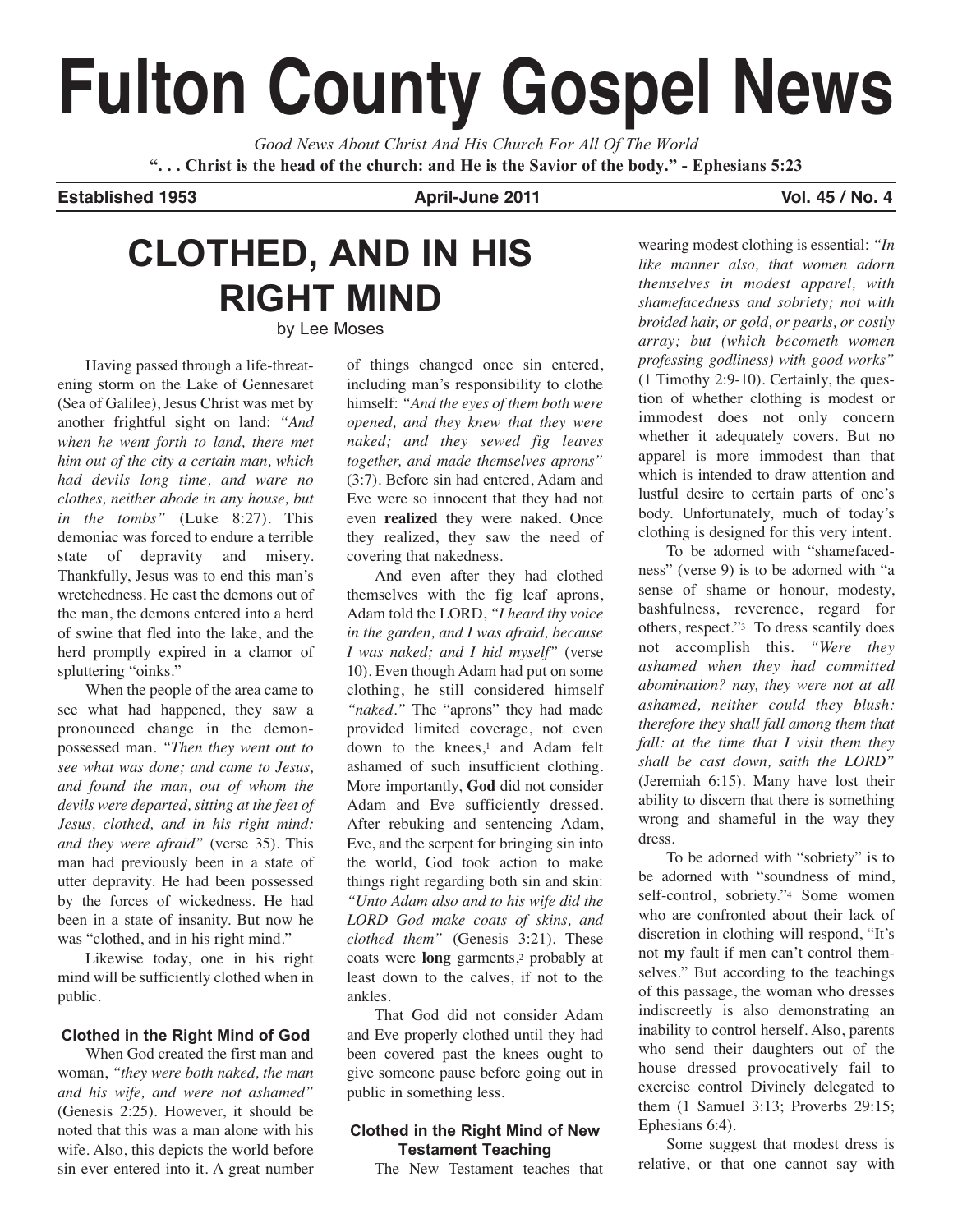#### **FULTON COUNTY GOSPEL NEWS** USPS Publication #211780

. . . is a Periodical publication issued monthly by the Church of Christ at Third and Bethel (P.O. Box 251), Mammoth Spring, AR 72554-0251. **POSTMASTER: Please mail all changes of address to the above address.**

**FCGN** is mailed free of charge to any who care to receive it. We will be happy to add any names to the regular mailing list. If you send in a name we must have a complete address, including number and street name, or R.R. or HCR number, plus box number, or a P.O. Box number and the **NINE DIGIT ZIP CODE**. This paper is supported by voluntary contributions for which we are grateful. Financial information will be furnished upon request. **Mail all address corrections or manuscripts to:**

#### **FULTON COUNTY GOSPEL NEWS** P.O. Box 251

Mammoth Spring, AR 72554

| Lee Moses $\dots\dots\dots\dots\dots\dots$ . EDITOR         |  |
|-------------------------------------------------------------|--|
|                                                             |  |
| E-Mail $\ldots \ldots \ldots \ldots$ cocfcgn@centurytel.net |  |
| Website . www.fultoncountygospelnews.org                    |  |
| Brian Dixon Webmaster                                       |  |
| E-Mail $\ldots$ sales@halopages.net                         |  |

#### *(continued from page one)*

certainty, "This is modest, and that is immodest." Admittedly, one should consider the circumstances when determining what is modest. There might be certain situations where an elegant gown, though not revealing, would be immodest. Likewise, one's wearing of only undergarments within the privacy of his home would not constitute immodesty. But to continue to wear only undergarments in the presence of company, or to retrieve the morning newspaper so scantily clad, would be blatantly immodest. Time, place, and culture might have certain bearings on what determines modest dress or behavior. But none of these variables can ever change the rule set forth in First Timothy 2:9. To argue that one "cannot know" the difference between modest and immodest apparel is to accuse the apostle Paul, and ultimately God, of commanding an impossibility.

According to how God defines nakedness and what the New Testament teaches about modest apparel, there are certain clothes commonly worn today that leave the wearer naked. Bathing suits are one obvious example. There is

nothing sinful about either bathing or swimming. But what one **wears** to swim, **where** one swims, and **with whom** one swims are indeed matters of modesty. Being at a public beach or swimming pool does not automatically grant one license to dress in what would otherwise be described as undergarments. Consider when the disciples, having taken a fishing trip, saw the resurrected Jesus on the shore: *"Therefore that disciple whom Jesus loved saith unto Peter, It is the Lord. Now when Simon Peter heard that it was the Lord, he girt his fisher's coat unto him, (for he was naked,) and did cast himself into the sea"* (John 21:7). Just as with Adam and Eve (Gen. 3:10), "naked" here also likely means "insufficiently clothed." But Peter saw a need to wear something more, even though it would make the swim to shore more difficult. It was not because of the cold water into which he plunged–a coat would not have provided any addition warmth when both he and it were submerged in the water. When Peter was "just fishin' with the boys," away from public view, light clothing providing little coverage might have been acceptable. However, when he went to see his Lord on the shore, he knew more would be needed. Even the fact that he was swimming would not have excused him from wearing something immodest.

Also, short shorts and miniskirts constitute immodesty. Truly, they constitute nakedness. As God gave instructions to Moses for the design of the priestly garments, He commanded, *"And thou shalt make them linen breeches to cover their nakedness; from the loins even unto the thighs they shall reach"* (Exodus 28:42). So in order for their "nakedness" to be covered, the priests' breeches "were to reach above the navel near the heart, and to the end of the thigh, which is the knee."5 So clothes that fail to cover this area leave their wearers naked–a case of the emperor's new clothes accomplished by short shorts and miniskirts.

There are other clothes that leave their wearers naked, including cheerleading and drill team uniforms, skimpy sports uniforms, tank tops or "muscle shirts," low-cut tops, tops that rise above

the belt, and spaghetti-strapped, shoulderless, and backless tops and gowns. Some people insist that they see no problems with such garments. But provocative displays of flesh in scanty clothing can be more sexually seductive than no clothing at all.

Jesus warned,

*Ye have heard that it was said by them of old time, Thou shalt not commit adultery: but I say unto you, That whosoever looketh on a woman to lust after her hath committed adultery with her already in his heart. And if thy right eye offend thee, pluck it out, and cast it from thee: for it is profitable for thee that one of thy members should perish, and not that thy whole body should be cast into hell* (Matthew 5:27-29).

Do we want the way we dress to cause someone to lose his soul? Hopefully not; because it will cost us our souls as well: *"But whoso shall offend one of these little ones which believe in me, it were better for him that a millstone were hanged about his neck, and that he were drowned in the depth of the sea. Woe unto the world because of offences! for it must needs be that offences come; but woe to that man by whom the offence cometh!"* (Matthew 18:6-7).

#### **Clothed in the Right Mind of the World**

For the Christian to base his actions upon what the world thinks is often a bad idea. Many times, people of the world will intentionally cloud their minds against better judgment:

*This I say therefore, and testify in the Lord, that ye henceforth walk not as other Gentiles walk, in the vanity of their mind, Having the understanding darkened, being alienated from the life of God through the ignorance that is in them, because of the blindness of their heart: Who being past feeling have given themselves over unto lasciviousness, to work all uncleanness with greediness* (Ephesians 4:17-19).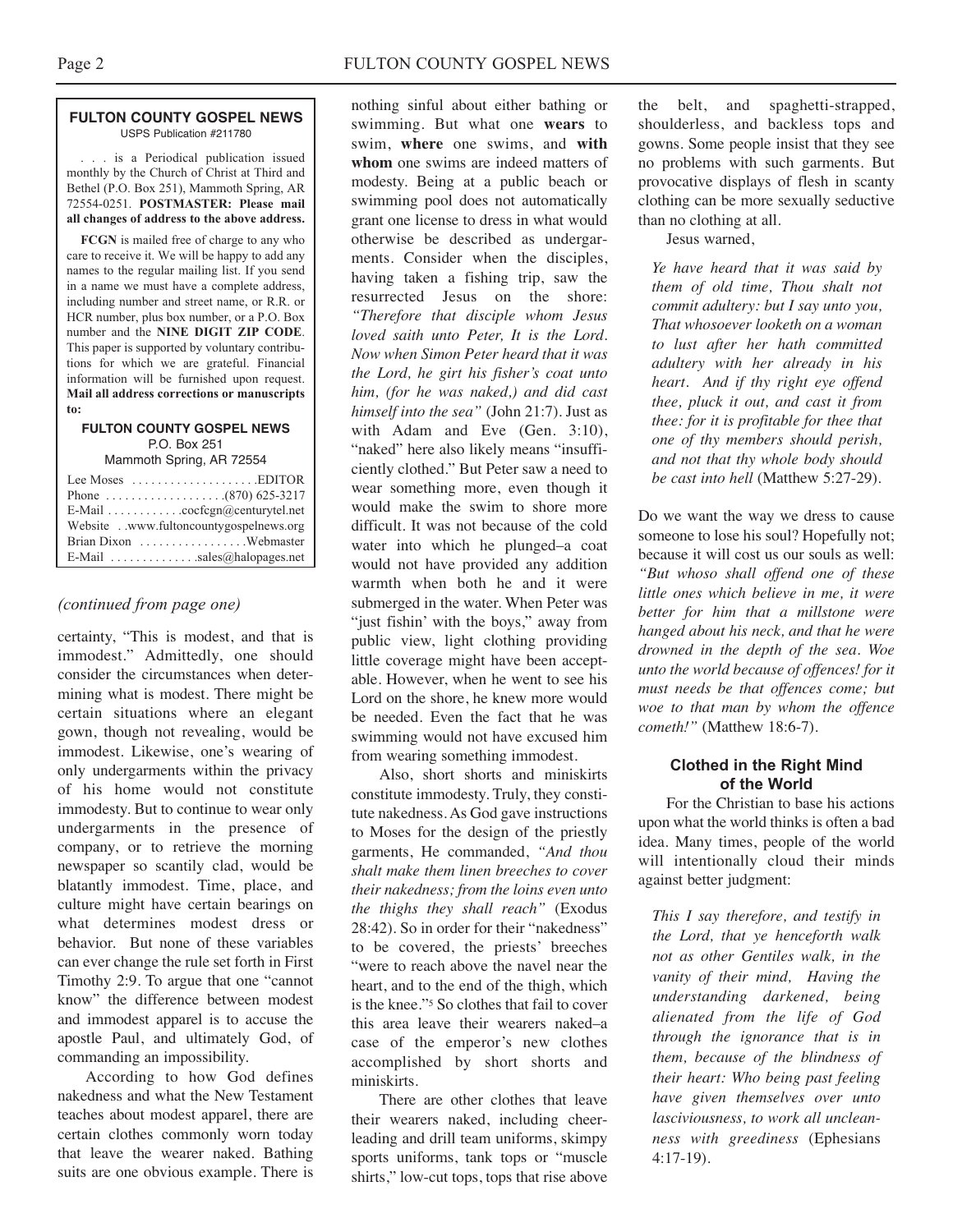This "**vanity** of their mind" speaks to the **uselessness** of their minds. This is not because they are **incapabable** of using their minds, but because they **choose** not to use their minds. We do not want to appeal to those who have rendered their minds useless when deciding what or what not we should wear. But even though the world often clouds its mind when choosing what to wear, most people are very aware of what constitutes sufficient clothing, and of what immodest attire signifies.

Consider the following sign posted in a jail outside the room where visitors enter to have contact with inmates:

**Attention Visitors** – No person admitted unless properly dressed.

- 1. Shorts must be knee length.
- 2. No tank tops.
- 3. No short dresses.
- 4. No sun dresses.
- 5. No shirts with obscene language or pictures.

6. No see-through clothing.

Should a Christian be any less concerned with modesty than a jail?

Former swimsuit model Kim Alexis regrets the lack of clothing she became famous for wearing when she was younger: "There are pictures I look back on today and think, 'Oh, why did I let them talk me into that?' I made some choices I'm not proud of." She warns other women not to do what she did:

Many women are playing with fire in the way they dress. Dressing like a floozy tells the world, "Look at me, want me, lust after me. I'm easy and you can have me." Displaying intimate parts of the body is a form of advertising for sex–so if you dress to attract sexual attention, you can hardly blame anyone else if that kind of attention comes your way….Dressing modestly tells the world, "I respect myself and I insist on being treated with respect." It's possible to be stylish and attractive without wearing something that is too short, low-cut, or see-through.

Many young Christians would be wellserved to forgo future regret in favor of present modesty.

One fashion designer exclaimed, "A dress is successful when it awakens in the man who looks at the woman the wish to take it off, to undress her." Ladies professing to be Christians then purchase and wear such clothing, claiming ignorance of any possible wrongdoing. But the clothing is admittedly **designed** by its worldly manufacturers to provoke lust.

A newspaper in Trivandrum, India spoke of the problems taking place on their beaches, and they spoke of the **source** of the problems:

#### **Where Scanty Clothing Poses Problems Aplenty**

The advice is given (due to recent indecent activities at a beach resort) to dress properly. Nothing of this kind (referring to attempted rape of American and English girls) would happen again if the tourists followed the dress instructions from the tourism department. All that the department would like is to see them covered with an appropriate apparel.

Any man who attempts rape is wicked and vile, regardless of how his victim is clad. However, this does not mean that an immodestly-dressed rape victim is altogether innocent herself.

Even the world views those who dress scantily in an unfavorable light. *"And, behold, there met him a woman with the attire of an harlot, and subtil of heart"* (Proverbs 7:10). There is a particular "attire of a harlot" or prostitute, and the world knows what that is. Sometimes a young Christian may say, "Everybody else dresses immodestly–no one else will think a thing about it if I dress immodestly." But they will.

#### **Clothed in Your Own Right Mind**

Christians are to use their minds in a Christian way:

*I beseech you therefore, brethren, by the mercies of God, that ye present your bodies a living sacrifice, holy, acceptable unto God, which is your reasonable service. And be not conformed to this world: but be ye transformed by the renewing of your mind, that ye*

*may prove what is that good, and acceptable, and perfect, will of God* (Romans 12:1-2).

*And be renewed in the spirit of your mind; and that ye put on the new man, which after God is created in righteousness and true holiness* (Ephesians 4:23-24).

Too often, and particularly when it comes to the subject of appropriate clothing, children of God think in a worldly way: "What is stylish?" "What will attract the guys (or gals)?" "God never expressly condemns showing cleavage, does He?" But their consciences tell them better. Their common sense tells them better. They **know** better, but they shut off all spiritual light to their brains. They would rather dance along the edge of the chasm than walk in the light of God's word.

When several friends tried kindly to warn one supposedly Christian woman about her immodest attire, she responded, "You're just jealous, because you don't have what I've got." The inspired wisdom of Solomon warns, *"As a jewel of gold in a swine's snout, so is a fair woman which is without discretion"* (Proverbs 11:22).

#### **Conclusion**

One who is insufficiently clothed in public is simply not in his right mind, just as the demoniac was not in his right mind prior to receiving correction from Christ. Too many people are allowing the "demons" of this world to determine what they should wear. However, Christians should use the good minds with which God has blessed them to choose that which is decent. We should realize that even the world holds negative connotations of immodest dress. Christians should look to the New Testament, which reveals the mind of God  $(1$  Corinthians 2:9-13), and provides *"all things that pertain unto life and godliness"* (2 Peter 1:3). Let us always consider what God would think before we speak, act–or dress.

1 The original for *aprons* can be translated "girdles" or "loincloths." *Hegorah,* in Ludwig Koehler and Walter Baumgartner, *The Hebrew and Aramaic Lexicon of the*